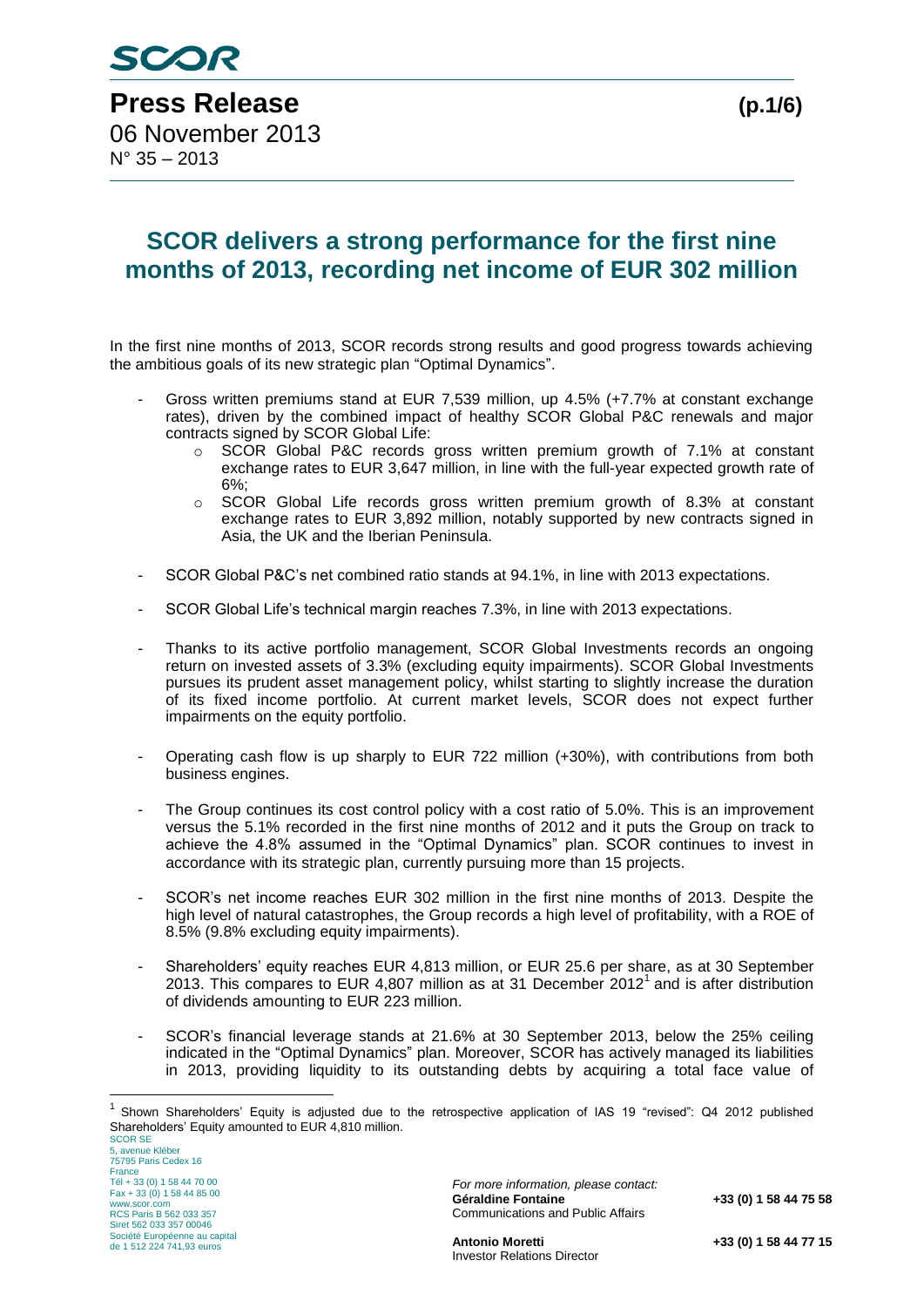

USD 46 million at an average price below 90% of par and by issuing CHF 250 million of perpetual subordinated debt.

As well as the notable financial performance, Q3 was marked by a series of major developments for the Group.

Most notably, SCOR finalised the acquisition of Generali U.S., which closed on 1 October. SCOR is now the market leader in the US life reinsurance market. Integration is proceeding smoothly and the new management team for the combined activities of Generali U.S. / SCOR is in place. This acquisition is fully in line with the Group's strategic cornerstones and also meets the Group's financial objectives. Badwill generated by the deal is likely to exceed EUR 150 million (an upward revision to SCOR's original estimate of in excess of EUR 100 million), and will be disclosed with the Q4 results.

Also in the quarter, SCOR issued two capital market instruments which were met with strong demand. A CHF 250 million perpetual subordinated debt was issued for the financing of the Generali U.S. acquisition<sup>2</sup>. The Group also launched an innovative mortality risk transfer contract (Atlas IX), which provides protection against pandemic risk<sup>3</sup>.

On 4 September 2013, SCOR published its new three-year strategic plan, called "Optimal Dynamics", which aims to strengthen the Group's position on the global reinsurance market<sup>4</sup>. This plan combines profitability, solvency, and a strong shareholder remuneration policy, through two main targets: (1) a ROE of 1,000 basis points above the three-month risk-free rate over the cycle; (2) a solvency ratio in the 185-220% range (percentage of Solvency Capital Requirements or SCR, according to the Group Internal Model)<sup>5</sup>.

**Denis Kessler, Chairman & Chief Executive Officer of SCOR, comments:** *"I am pleased with the strong results we have achieved year-to-date, particularly in light of the heavy burden of nat cat losses. These results are a promising first step of our new "Optimal Dynamics" plan. Moreover, the successful acquisition of Generali U.S. and the launch of its integration further strengthen our presence in the important US life reinsurance market."*

> **\* \* \***

<u>.</u>

<sup>2</sup> See SCOR press release n° 30 of 10 September 2013.

<sup>3</sup> See SCOR press release n° 29 of 6 September 2013.

<sup>4</sup> See SCOR press release n° 28 of 4 September 2013.

<sup>&</sup>lt;sup>5</sup> This is the ratio of available capital over SCR (Solvency Capital Requirements).

SCOR SE 5, avenue Kléber 75795 Paris Cedex 16 France Tél + 33 (0) 1 58 44 70 00 Fax + 33 (0) 1 58 44 85 00 www.scor.com RCS Paris B 562 033 357 Siret 562 033 357 00046 Société Européenne au capital de 1 512 224 741,93 euros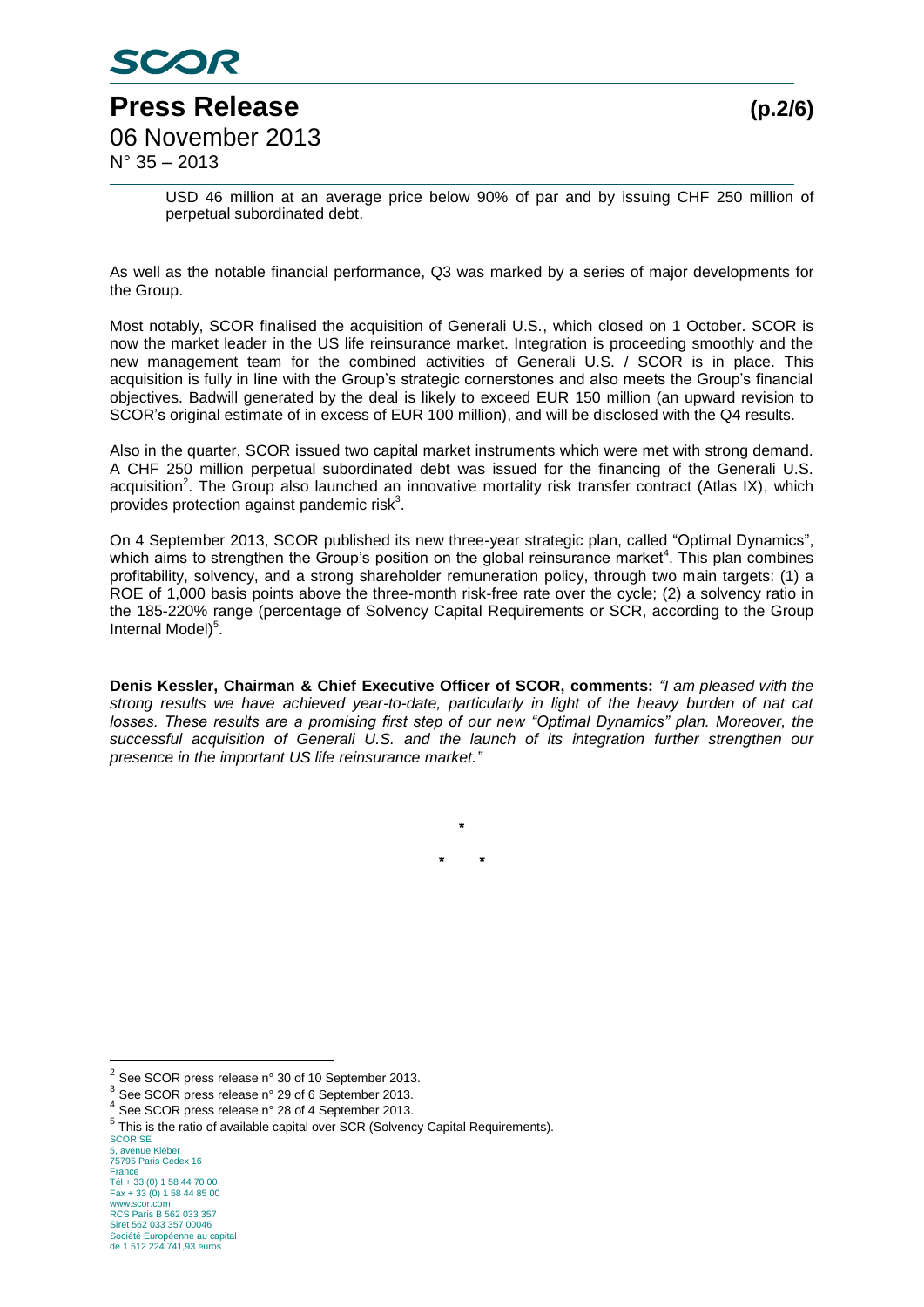

**SCOR Global P&C delivers healthy growth and robust technical profitability on a year-to-date basis, as well as a quarterly performance already in line with the "Optimal Dynamics" plan targets**

SCOR Global P&C records gross written premium growth of 3.7% YTD (+7.1% at constant exchange rates) to EUR 3,647 million.

In view of the impact of exchange rate headwinds, this growth rate favourably compares with the fullyear expectation of around +6%.

At the end of the third quarter, the Group's non-life operations record an excellent combined ratio of 94.1%, with a further improved net attritional loss ratio of 57.7%. The latter:

- is in line with the 2013 assumption set out in the "Optimal Dynamics" plan of 59% on a normalized basis, i.e. after reintegration of the 1 point impact of the EUR 31 million reserve releases effected in the second quarter of 2013;
- includes two movements of precautionary reserves that broadly offset each other. These two movements correspond respectively to a negative impact from surety bonds for cooperativebased housing developments in Spain and to a positive impact from the case reserves accounted for the World Trade Center-related recourses against aviation insurers reinsured by SCOR.

SCOR Global P&C records a combined ratio of 93.7% for the third quarter standalone, in line with the "Optimal Dynamics" target of 93-94% over 2013-16. In the third quarter, nat cat losses contributed 6.6% to the combined ratio. They include EUR 53 million of losses from German hailstorms and EUR 14 million for Toronto flooding.

#### **SCOR Global Life couples a healthy technical margin with solid growth, thereby confirming the dynamism of its franchise**

In the first nine months of 2013, SCOR Global Life has taken advantage of a number of opportunities in the market, enabling it to record solid gross written premium growth of 5.3% (+8.3% at constant exchange rates) to EUR 3,892 million.

This is thanks notably to double-digit life reinsurance business growth in the UK and Ireland, in Spain and in Asia. Similar growth has also been recorded in longevity, life financing reinsurance and health.

This growth offsets the negative impact of exchange rate developments and of selective portfolio decreases in the Middle East, France and Northern Europe, as well as in disability and personal accident lines.

SCOR Global Life has also achieved robust new business production of around EUR 704 million, with significant increases in the UK, Spain, North America and Asia-Pacific, especially in the "financial solutions" strategic segment. This will generate strong future cash flow in the long run.

SCOR Global Life estimates premium income of around EUR 6 billion<sup>6</sup> for 2013. This once again confirms the dynamism of its franchise.

SCOR Global Life records a strong technical margin of 7.3%, including a 0.2% non-recurring positive item. This performance is in line with "Optimal Dynamics".

SCOR SE avenue Kléber 75795 Paris Cedex 16 France Tél + 33 (0) 1 58 44 70 00 Fax + 33 (0) 1 58 44 85 00 www.scor.com RCS Paris B 562 033 357 Siret 562 033 357 00046 Société Européenne au capital de 1 512 224 741,93 euros 6 Pro forma including Generali U.S.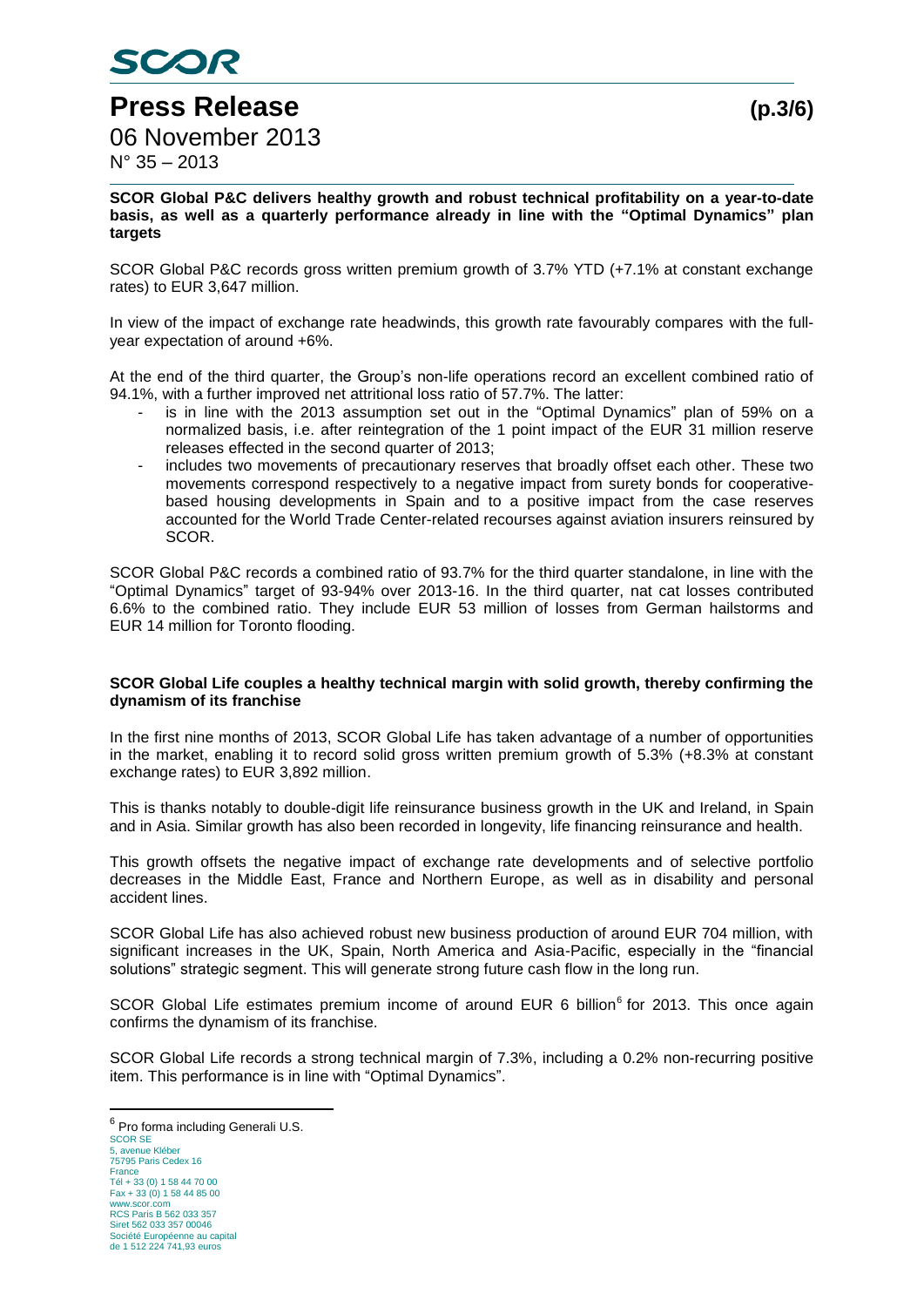

#### **SCOR Global Investments delivers an ongoing return on invested assets of 3.3% (excluding equity impairments) for the first nine months of 2013**

In an environment still marked by historically and persistently low interest rates in the major currency zones, SCOR Global Investments maintains a prudent investment strategy, whilst generating recurring financial cash flows and actively managing the invested assets portfolio. At 30 September 2013, expected cash flow on the fixed income portfolio over the next 24 months stands at EUR 5.6 billion (including cash and short-term investments).

The quality of the fixed income portfolio has been maintained, with a stable average rating of AA- and no exposure to the sovereign debt of Greece, Ireland, Italy, Portugal or Spain, or to any debts issued by US States or municipalities. In accordance with the orientations of the strategic "Optimal Dynamics" plan, the duration of the fixed income portfolio has increased slightly to 3.2 years (excluding cash), compared to 2.9 years at 30 June 2013.

For the first nine months of 2013, the invested assets portfolio generates a financial contribution of EUR 277 million. The active management policy practised by SCOR Global Investments has enabled the Group to record capital gains of EUR 107 million YTD. The Group has rigorously applied its amortization and impairment policy to its investment portfolio. Impairments stand at EUR 87 million YTD, of which EUR 64 million apply to equities which are net asset value neutral. This quarter marks the last round of equity impairments impacting the profit & loss statement (these impairments are marginal in Q3). At current market levels, SCOR does not expect further impairments on the equity portfolio. Excluding equity impairments, the ongoing return on invested assets reaches 3.3% for the first nine months of 2013 (2.7% including equity impairments). Taking account of funds withheld by cedants, the net rate of return on investments is 2.4% over the period.

Invested assets (excluding funds withheld by cedants) stand at EUR 14.2 billion at 30 September 2013, composed as follows: 13% cash (up slightly compared to 30 June 2013, taking account of the finalisation of the acquisition of Generali U.S. that took place on 1 October 2013), 73% fixed income (of which 5% are short-term investments), 2% loans, 4% equities, 6% real estate and 2% other investments. Total investments, including EUR 8.1 billion of funds withheld, stand at EUR 22.3 billion at 30 September 2013, compared to EUR 22.2 billion at 31 December 2012.

**\***

**\* \***

SCOR SE zurion.<br>
avenue Kléber 75795 Paris Cedex 16 France Tél + 33 (0) 1 58 44 70 00 Fax + 33 (0) 1 58 44 85 00 www.scor.com RCS Paris B 562 033 357 Siret 562 033 357 00046 Société Européenne au capital de 1 512 224 741,93 euros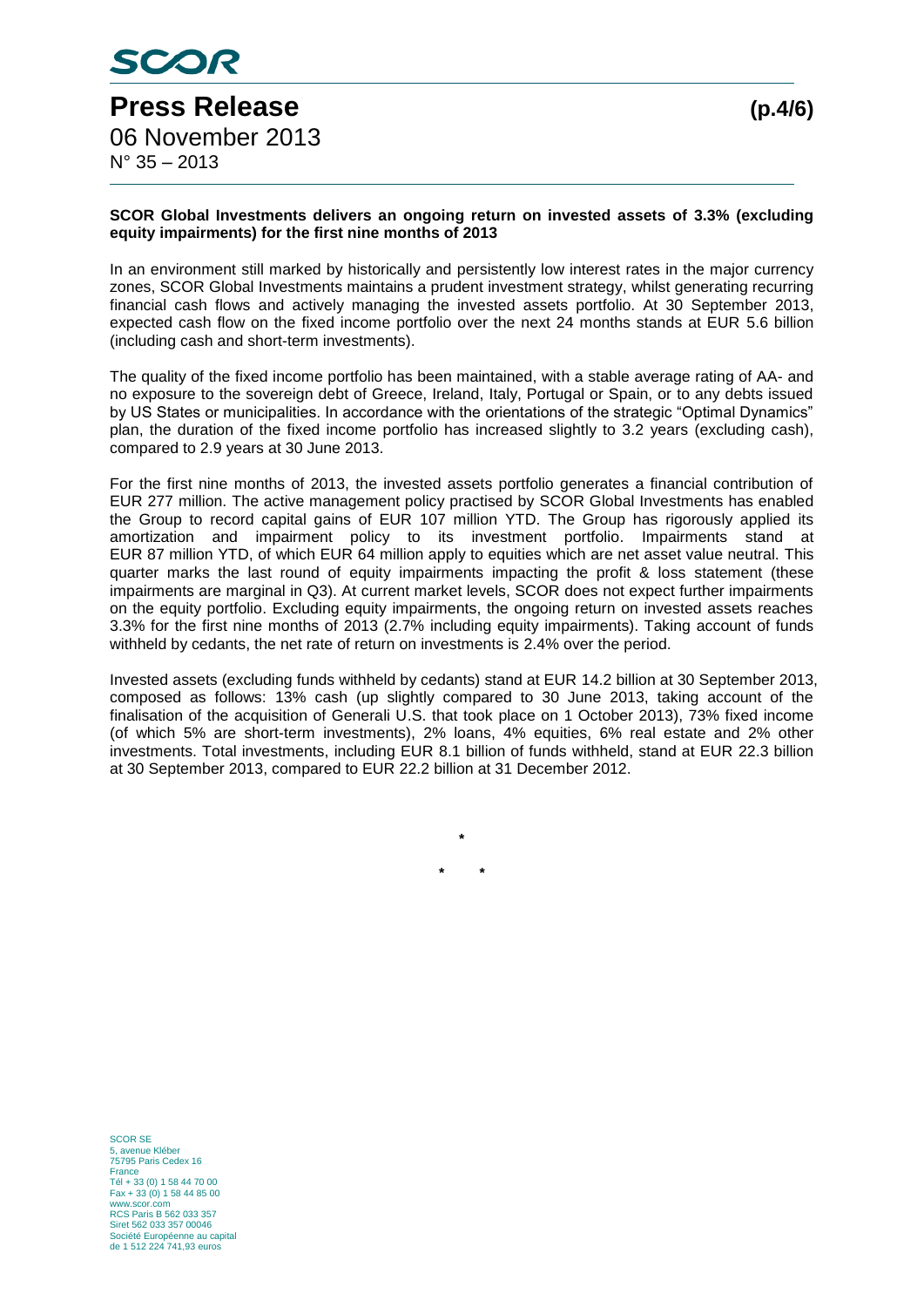06 November 2013

N° 35 – 2013

# **P&L Key figures Q3 2013 YTD (in EUR millions)**

|                             | Q3 2013 YTD<br>(unaudited) | Q3 2012 YTD<br>(unaudited) | Variation<br>(%) |
|-----------------------------|----------------------------|----------------------------|------------------|
| Gross written premiums      | 7,539                      | 7,214                      | 4.5%             |
| P&C gross written premiums  | 3,647                      | 3,517                      | 3.7%             |
| Life gross written premiums | 3,892                      | 3,697                      | 5.3%             |
| Net investment income       | 385                        | 411                        | $-6.3%$          |
| Operating results           | 454                        | 475                        | $-4.4%$          |
| Net income                  | 302                        | 318                        | $-5.0%$          |
| Earnings per share (EUR)    | 1.63                       | 1.73                       | $-5.8%$          |

### **P&L Key ratios Q3 2013 YTD**

|                                                           | Q3 2013 YTD<br>(unaudited) | Q3 2012 YTD<br>(unaudited) |
|-----------------------------------------------------------|----------------------------|----------------------------|
| Net return on investments <sup>1</sup>                    | 2.4%                       | 2.6%                       |
| Return on invested assets <sup>1,2</sup>                  | 2.7%                       | 2.8%                       |
| Return on invested assets<br>w/o equity impairments $1,2$ | 3.3%                       | 3.4%                       |
| P&C net combined ratio <sup>3</sup>                       | 94.1%                      | 93.7%                      |
| Life operating margin <sup>4</sup>                        | 4.5%                       | 4.9%                       |
| Life technical margin <sup>5</sup>                        | 7.3%                       | 7.3%                       |
| Group cost ratio <sup>6</sup>                             | 5.0%                       | 5.1%                       |
| Return on equity (ROE)                                    | 8.5%                       | 9.4%                       |
| Return on equity (ROE) w/o<br>equity impairments          | 9.8%                       | 10.6%                      |

*1: Annualised; 2: Excluding funds withheld by cedants; 3: The combined ratio is the sum of the total claims, the total*  commissions and the total P&C management expenses, divided by the net earned premiums of SCOR Global P&C; 4: The life *operating margin is the sum of the technical results, the total investment income from SCOR Global Life and the total SCOR Global Life expenses, divided by the net earned premium of SCOR Global Life; 5: The technical margin for SCOR Global* Life is the technical result divided by the net earned premiums of SCOR Global Life; 6: The cost ratio is the total management *expenses divided by the gross written premiums.*

## **Balance sheet Key figures Q3 2013 (in EUR millions)**

|                                         | Q3 2013<br>(unaudited) | Q3 2012<br>(unaudited) | Variation<br>(%) |
|-----------------------------------------|------------------------|------------------------|------------------|
| Total investments <sup>1</sup>          | 22.648                 | 22,338                 | 1.4%             |
| Technical reserves (gross)              | 23,618                 | 23,846                 | $-1.0%$          |
| Shareholders' equity <sup>2</sup>       | 4,813                  | 4,731                  | 1.7%             |
| Book value per share (EUR) <sup>2</sup> | 25.62                  | 25.71                  | $-0.4%$          |
| Financial leverage ratio                | 21.6%                  | 16.3%                  | 5.3%             |
| <b>Total liquidity</b>                  | 2,441                  | 2,560                  | $-4.6%$          |

*1: Total investment portfolio includes both invested assets and funds withheld by cedants, accrued interest, cat bonds, mortality bonds and FX derivatives; 2: Shown shareholders' equity is restated due to the retrospective application of IAS 19 "revised". Q3 2012 published shareholders' equity amounted to EUR 4,734 million and Q3 2012 published BVPS amounted to EUR 25.73.*

SCOR SE 5, avenue Kléber 75795 Paris Cedex 16 France Tél + 33 (0) 1 58 44 70 00 Fax + 33 (0) 1 58 44 85 00 www.scor.com RCS Paris B 562 033 357 Siret 562 033 357 00046 Société Européenne au capital de 1 512 224 741,93 euros